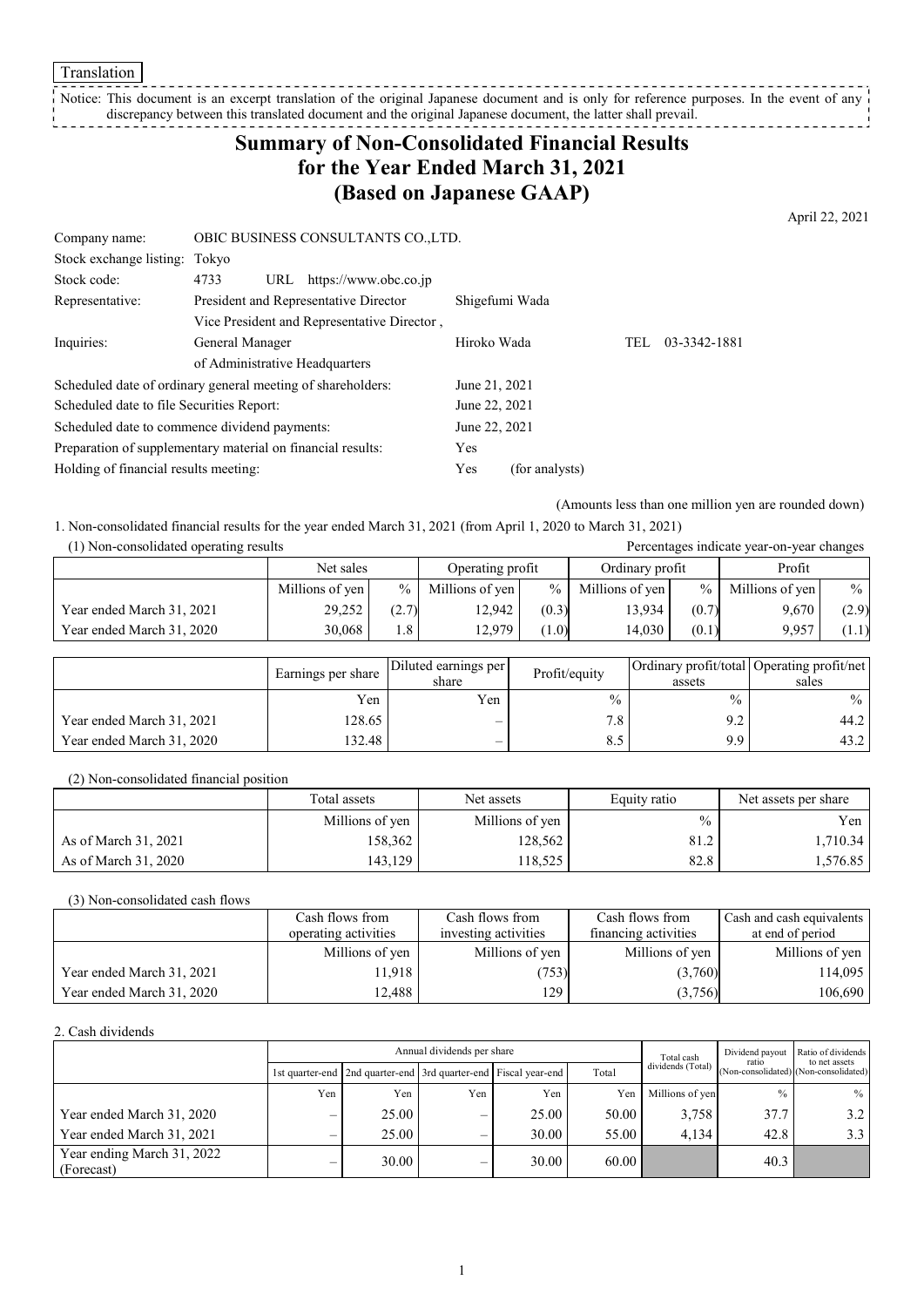3. Forecast of non-consolidated financial results for the year ending March 31, 2022 (from April 1, 2021 to March 31, 2022)

|                                         |                 |                          |                     |   |                     |   |                     |               | Percentages indicate year-on-year changes |
|-----------------------------------------|-----------------|--------------------------|---------------------|---|---------------------|---|---------------------|---------------|-------------------------------------------|
|                                         | Net sales       |                          | Operating profit    |   | Ordinary profit     |   | Profit              |               | Earnings per share                        |
|                                         | Millions of yen |                          | $%$ Millions of yen |   | $%$ Millions of yen |   | $%$ Millions of yen | $\frac{0}{0}$ | Yen                                       |
| Six months ending<br>September 30, 2021 | 15,770          | $\overline{\phantom{0}}$ | 6.700               | – | 7,100               | - | 4,890               | –             | 65.05                                     |
| Full year                               | 34,000          | –                        | 15,390              | – | 16,190              | - | 11,200              |               | 149.00                                    |

4. Notes

(1) Changes in accounting policies, changes in accounting estimates, and restatement of prior period financial statements

| Changes in accounting policies due to revisions to accounting standards and other regulations: | No. |
|------------------------------------------------------------------------------------------------|-----|
| Changes in accounting policies due to other reasons:                                           | No  |
| Changes in accounting estimates:                                                               | No  |
| Restatement of prior period financial statements:                                              | No  |

#### (2) Number of issued shares (common shares)

Total number of issued shares at the end of the period (including treasury shares)

| As of March 31, 2021                               |  | 80,704,000 shares As of March 31, 2020        | 80,704,000 shares |  |  |  |  |
|----------------------------------------------------|--|-----------------------------------------------|-------------------|--|--|--|--|
| Number of treasury shares at the end of the period |  |                                               |                   |  |  |  |  |
| As of March 31, 2021                               |  | 5,536,074 shares   As of March 31, 2020       | 5,537,986 shares  |  |  |  |  |
| Average number of shares during the period         |  |                                               |                   |  |  |  |  |
| Year ended March 31, 2021                          |  | 75,167,281 shares   Year ended March 31, 2020 | 75,165,342 shares |  |  |  |  |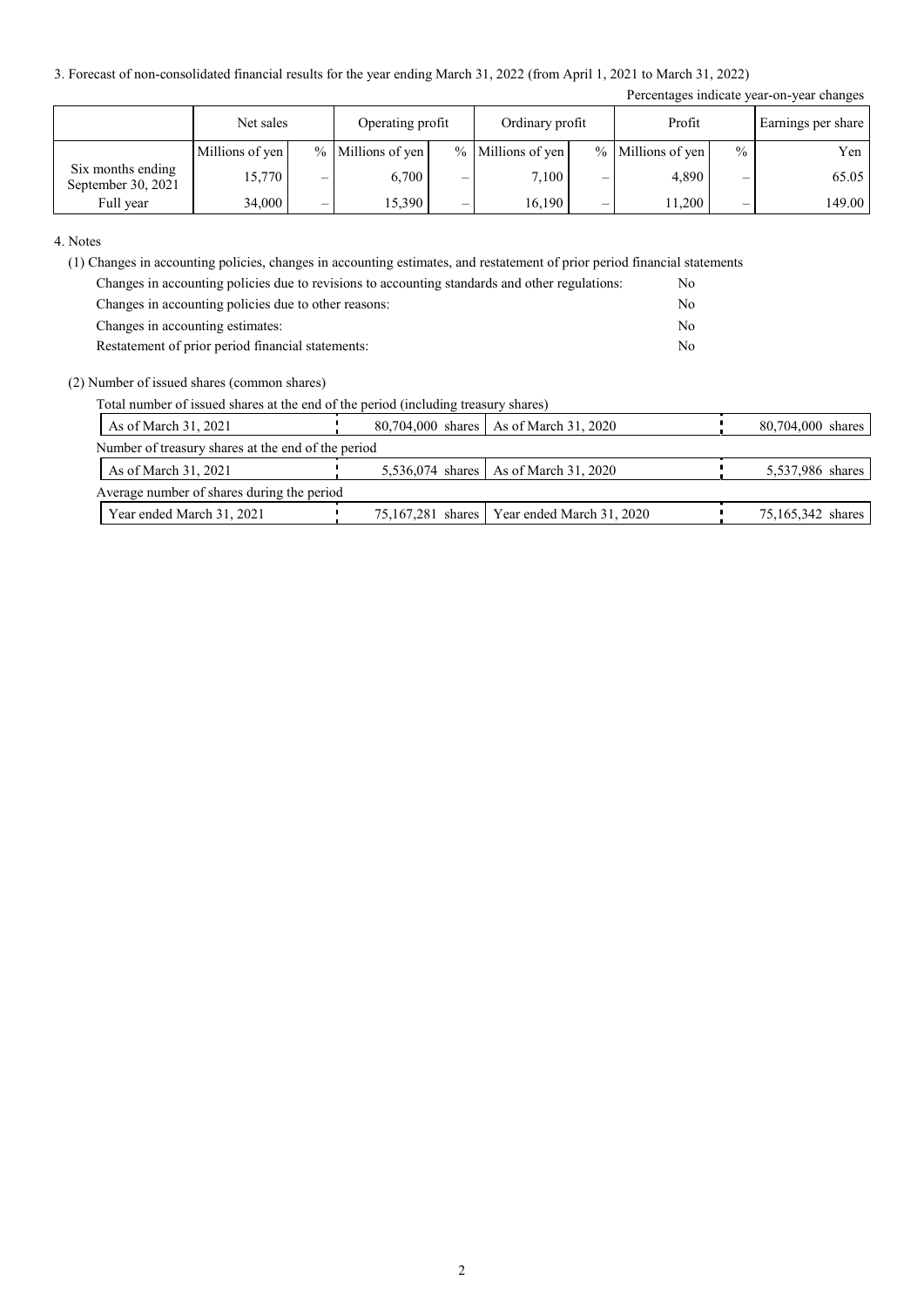# **Non-consolidated financial statements**

**Non-consolidated balance sheets**

|                                       |                      | (Thousands of yen)   |
|---------------------------------------|----------------------|----------------------|
|                                       | As of March 31, 2020 | As of March 31, 2021 |
| Assets                                |                      |                      |
| Current assets                        |                      |                      |
| Cash and deposits                     | 106,700,778          | 114, 105, 127        |
| Notes receivable - trade              | 1,724,108            | 1,911,111            |
| Accounts receivable - trade           | 7,356,458            | 8,444,348            |
| Merchandise and finished goods        | 135,663              | 130,094              |
| Work in process                       | 1,168                | 1,004                |
| Raw materials and supplies            | 71,661               | 58,614               |
| Prepaid expenses                      | 147,926              | 195,567              |
| Accounts receivable - other           | 8,044                | 6,768                |
| Other                                 | 10,643               | 5,189                |
| Allowance for doubtful accounts       | (3,664)              | (8,606)              |
| Total current assets                  | 116,152,789          | 124,849,217          |
| Non-current assets                    |                      |                      |
| Property, plant and equipment         |                      |                      |
| <b>Buildings</b>                      | 660,476              | 1,232,412            |
| Accumulated depreciation              | (353, 419)           | (373, 444)           |
| Buildings, net                        | 307,056              | 858,968              |
| Vehicles                              | 12,837               | 12,837               |
| Accumulated depreciation              | (9,804)              | (10, 817)            |
| Vehicles, net                         | 3,033                | 2,020                |
| Tools, furniture and fixtures         | 840,349              | 958,049              |
| Accumulated depreciation              | (644, 813)           | (721, 459)           |
| Tools, furniture and fixtures, net    | 195,535              | 236,590              |
| Total property, plant and equipment   | 505,625              | 1,097,578            |
| Intangible assets                     |                      |                      |
| Telephone subscription right          | 13,003               | 13,003               |
| Software                              | 400,273              | 421,827              |
| Software in progress                  | 4,125                |                      |
| Total intangible assets               | 417,402              | 434,831              |
| Investments and other assets          |                      |                      |
| Investment securities                 | 25,265,079           | 31,026,053           |
| Shares of subsidiaries and associates | 9,196                | 9,196                |
| Long-term accounts receivable - other | 61,240               | 67,360               |
| Leasehold and guarantee deposits      | 751,125              | 917,296              |
| Membership                            | 32,380               | 32,380               |
| Distressed receivables                | 4,335                | 1,493                |
| Allowance for doubtful accounts       | (69, 725)            | (73,003)             |
| Total investments and other assets    | 26,053,630           | 31,980,775           |
| Total non-current assets              | 26,976,658           | 33,513,185           |
| Total assets                          | 143, 129, 448        | 158, 362, 403        |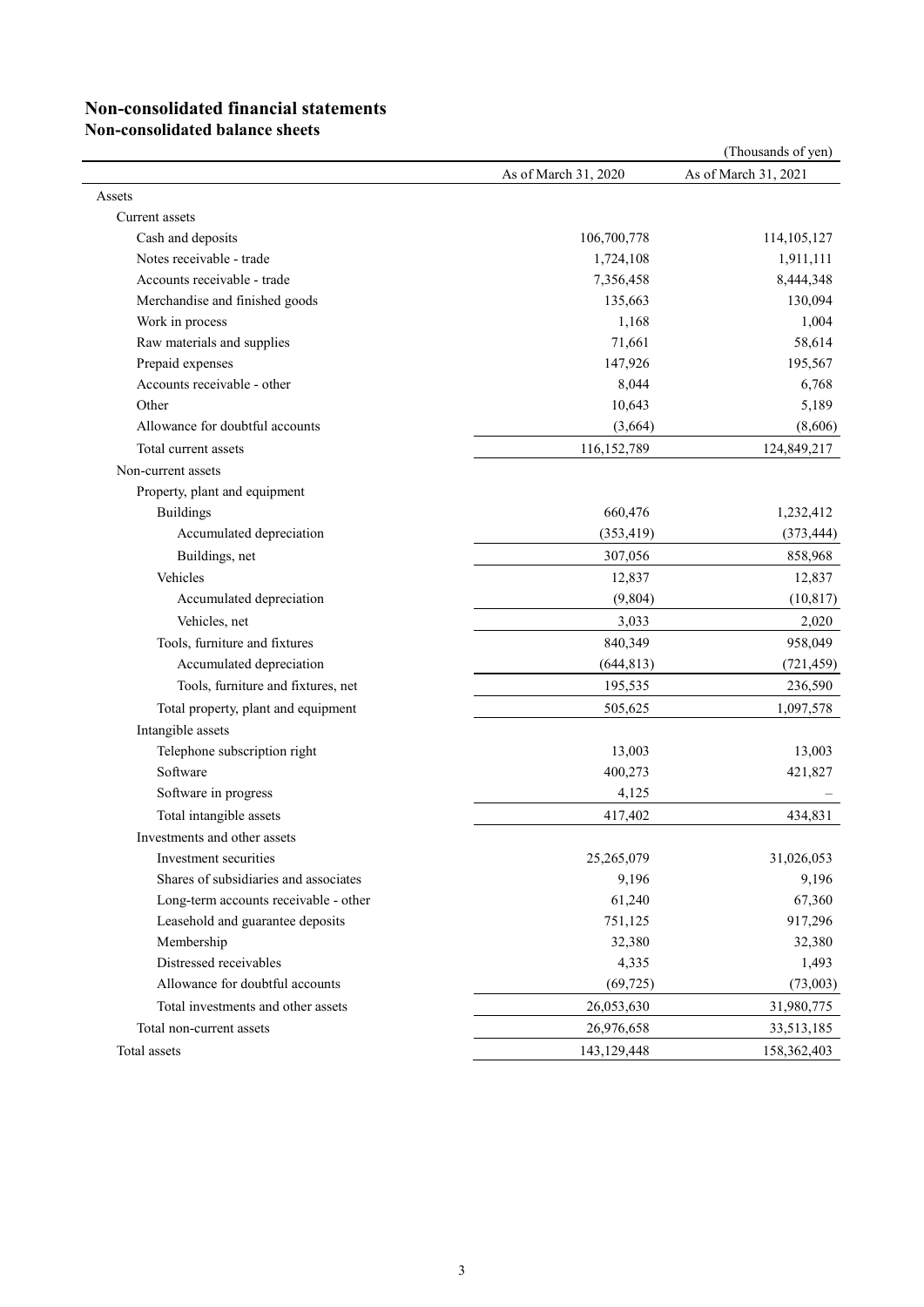|                                                          |                      | (Thousands of yen)   |
|----------------------------------------------------------|----------------------|----------------------|
|                                                          | As of March 31, 2020 | As of March 31, 2021 |
| Liabilities                                              |                      |                      |
| <b>Current</b> liabilities                               |                      |                      |
| Accounts payable - trade                                 | 289,651              | 280,893              |
| Accounts payable - other                                 | 763,723              | 766,888              |
| Accrued expenses                                         | 934,508              | 950,077              |
| Income taxes payable                                     | 2,212,835            | 3,004,688            |
| Accrued consumption taxes                                | 434,595              | 508,435              |
| Deposits received                                        | 89,909               | 103,402              |
| Unearned revenue                                         | 14,909,934           | 17,444,033           |
| Provision for bonuses for directors (and other officers) | 72,000               | 60,000               |
| Other                                                    | 6,173                | 5,262                |
| Total current liabilities                                | 19,713,331           | 23,123,682           |
| Non-current liabilities                                  |                      |                      |
| Long-term accounts payable - other                       | 952,172              | 952,172              |
| Deferred tax liabilities                                 | 1,296,917            | 2,627,537            |
| Provision for retirement benefits                        | 2,493,694            | 2,788,934            |
| Asset retirement obligations                             | 147,563              | 307,216              |
| Total non-current liabilities                            | 4,890,347            | 6,675,860            |
| Total liabilities                                        | 24,603,679           | 29,799,543           |
| Net assets                                               |                      |                      |
| Shareholders' equity                                     |                      |                      |
| Share capital                                            | 10,519,000           | 10,519,000           |
| Capital surplus                                          |                      |                      |
| Legal capital surplus                                    | 18,415,000           | 18,415,000           |
| Other capital surplus                                    | 542,416              | 551,705              |
| Total capital surplus                                    | 18,957,416           | 18,966,705           |
| Retained earnings                                        |                      |                      |
| Legal retained earnings                                  | 140,610              | 140,610              |
| Other retained earnings                                  |                      |                      |
| General reserve                                          | 69,100,000           | 76,100,000           |
| Retained earnings brought forward                        | 15,580,404           | 14,492,670           |
| Total retained earnings                                  | 84,821,015           | 90,733,281           |
| Treasury shares                                          | (5,347,640)          | (5,346,191)          |
| Total shareholders' equity                               | 108,949,791          | 114,872,795          |
| Valuation and translation adjustments                    |                      |                      |
| Valuation difference on available-for-sale securities    | 9,575,977            | 13,690,064           |
| Total valuation and translation adjustments              | 9,575,977            | 13,690,064           |
| Total net assets                                         | 118,525,769          | 128,562,860          |
| Total liabilities and net assets                         | 143,129,448          | 158,362,403          |
|                                                          |                      |                      |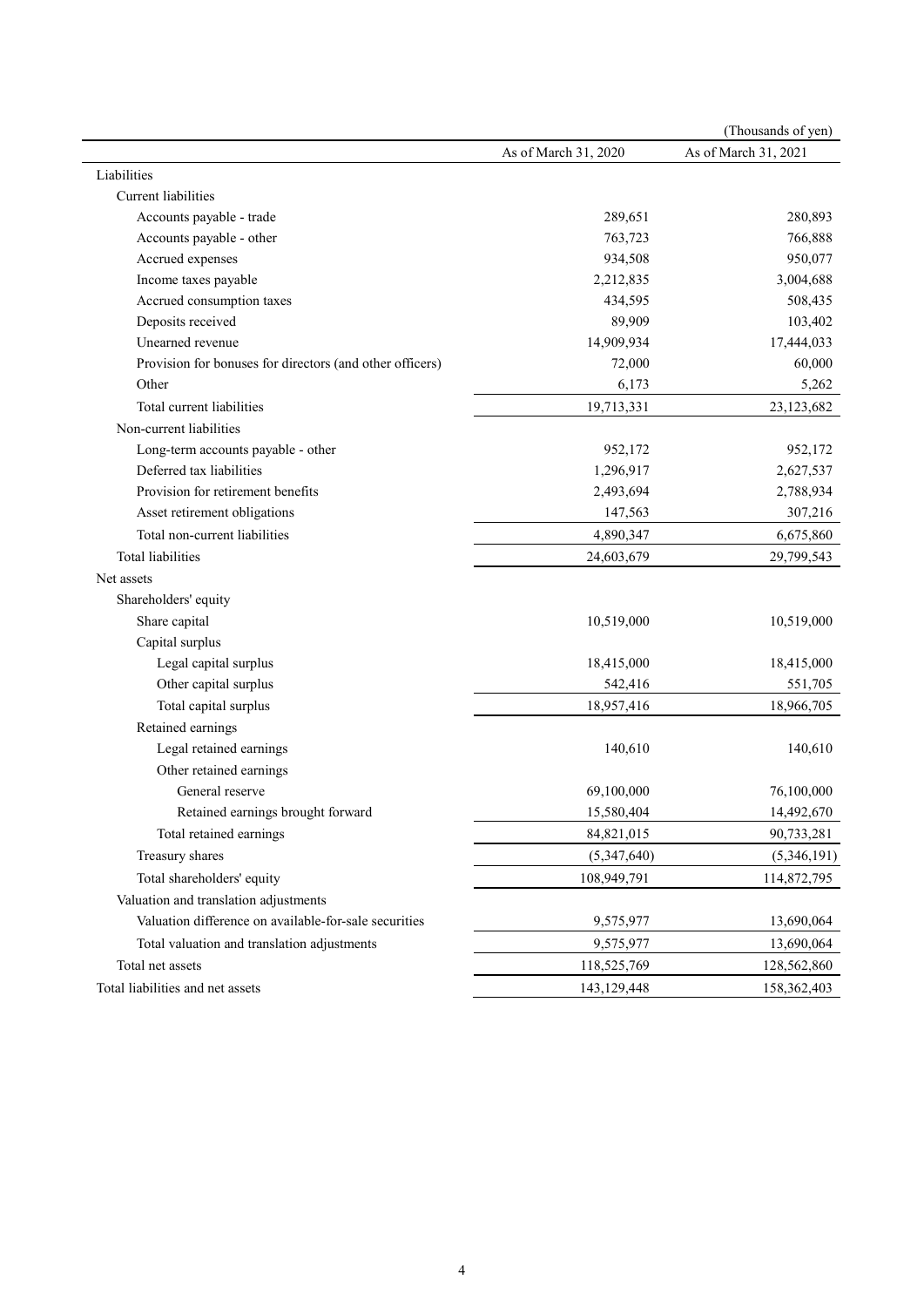### **Non-consolidated statements of income**

|                                                       |                   | (Thousands of yen) |
|-------------------------------------------------------|-------------------|--------------------|
|                                                       | Fiscal year ended | Fiscal year ended  |
|                                                       | March 31, 2020    | March 31, 2021     |
| Net sales                                             |                   |                    |
| Total net sales                                       | 30,068,682        | 29,252,330         |
| Cost of sales                                         |                   |                    |
| Total cost of sales                                   | 5,267,361         | 4,730,820          |
| Gross profit                                          | 24,801,320        | 24,521,509         |
| Selling, general and administrative expenses          | 11,822,045        | 11,579,227         |
| Operating profit                                      | 12,979,274        | 12,942,282         |
| Non-operating income                                  |                   |                    |
| Interest income                                       | 386               | 484                |
| Dividend income                                       | 886,088           | 911,046            |
| Gain on sale of investment securities                 | 151,071           | 558                |
| Other                                                 | 42,411            | 129,351            |
| Total non-operating income                            | 1,079,957         | 1,041,441          |
| Non-operating expenses                                |                   |                    |
| Loss on investments in investment partnerships        | 23,886            | 41,847             |
| Provision of allowance for doubtful accounts          |                   | 6,120              |
| Other                                                 | 5,083             | 1,049              |
| Total non-operating expenses                          | 28,969            | 49,017             |
| Ordinary profit                                       | 14,030,263        | 13,934,707         |
| Extraordinary income                                  |                   |                    |
| Gain on sale of investment securities                 | 378,722           | 67,089             |
| Gain on sale of shares of subsidiaries and associates | 12,279            |                    |
| Total extraordinary income                            | 391,002           | 67,089             |
| <b>Extraordinary losses</b>                           |                   |                    |
| Loss on retirement of non-current assets              | 131,421           | 5,073              |
| Loss on valuation of investment securities            | 98                |                    |
| Office relocation expenses                            |                   | 21,390             |
| Total extraordinary losses                            | 131,520           | 26,463             |
| Profit before income taxes                            | 14,289,746        | 13,975,332         |
| Income taxes - current                                | 4,386,283         | 4,787,748          |
| Income taxes - deferred                               | (54,207)          | (483, 029)         |
| Total income taxes                                    | 4,332,075         | 4,304,718          |
| Profit                                                | 9,957,670         | 9,670,614          |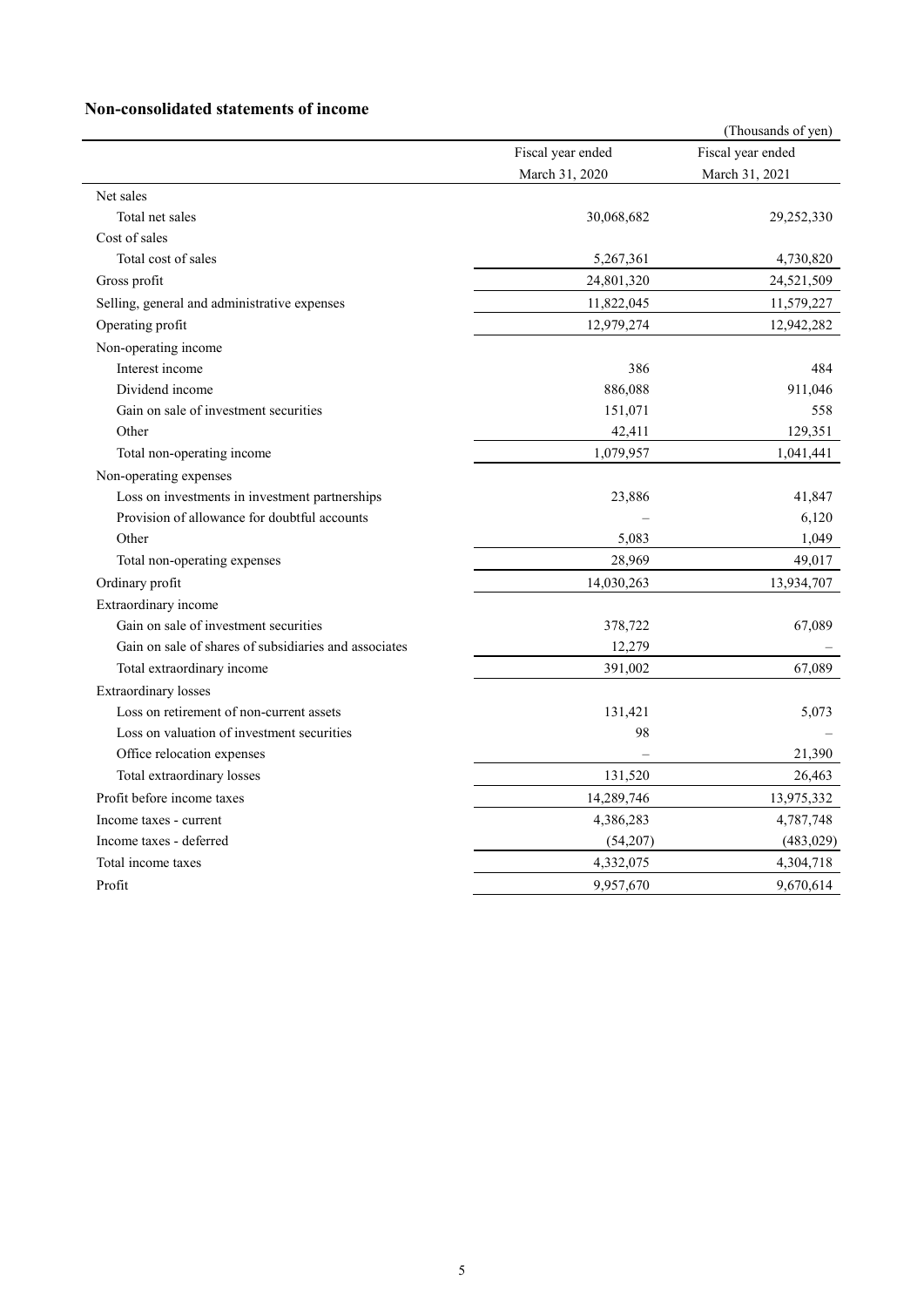### **Non-consolidated statements of changes in equity**

Fiscal year ended March 31, 2020

(Thousands of yen)

|                             | Shareholders' equity |                             |                                      |                    |                          |                    |                                            |                      |                    |                           |
|-----------------------------|----------------------|-----------------------------|--------------------------------------|--------------------|--------------------------|--------------------|--------------------------------------------|----------------------|--------------------|---------------------------|
|                             |                      |                             | Capital surplus<br>Retained earnings |                    |                          |                    |                                            |                      |                    |                           |
|                             |                      |                             |                                      |                    |                          |                    | Other retained                             |                      |                    |                           |
|                             | Share                |                             | Other                                | Total              | Legal                    |                    | earnings                                   | Total                | Treasury<br>shares | Total                     |
|                             | capital              | Legal<br>capital<br>surplus | capital<br>surplus                   | capital<br>surplus | retained<br>earnings     | General<br>reserve | Retained<br>earnings<br>brought<br>forward | retained<br>earnings |                    | shareholders'<br>equity   |
| Balance at                  |                      |                             |                                      |                    |                          |                    |                                            |                      |                    |                           |
| beginning of                | 10,519,000           | 18,415,000                  | 534,268                              | 18,949,268         | 140,610                  | 62,100,000         | 16,380,985                                 | 78,621,595           |                    | $(5,349,571)$ 102,740,292 |
| period                      |                      |                             |                                      |                    |                          |                    |                                            |                      |                    |                           |
| Changes                     |                      |                             |                                      |                    |                          |                    |                                            |                      |                    |                           |
| during period               |                      |                             |                                      |                    |                          |                    |                                            |                      |                    |                           |
| Provision of                |                      |                             |                                      |                    |                          |                    |                                            |                      |                    |                           |
| general                     |                      |                             |                                      |                    |                          | 7,000,000          | (7,000,000)                                |                      |                    |                           |
| reserve                     |                      |                             |                                      |                    |                          |                    |                                            |                      |                    |                           |
| Dividends of                |                      |                             |                                      |                    |                          |                    |                                            |                      |                    |                           |
| surplus                     |                      |                             |                                      |                    |                          |                    | (3,758,250)                                | (3,758,250)          |                    | (3,758,250)               |
| Profit                      |                      |                             |                                      |                    |                          |                    | 9,957,670                                  | 9,957,670            |                    | 9,957,670                 |
| Purchase of                 |                      |                             |                                      |                    |                          |                    |                                            |                      |                    |                           |
| treasury                    |                      |                             |                                      |                    |                          |                    |                                            |                      |                    |                           |
| shares                      |                      |                             |                                      |                    |                          |                    |                                            |                      |                    |                           |
| Disposal of                 |                      |                             |                                      |                    |                          |                    |                                            |                      |                    |                           |
| treasury                    |                      |                             | 8,148                                | 8,148              |                          |                    |                                            |                      | 1,931              | 10,080                    |
| shares                      |                      |                             |                                      |                    |                          |                    |                                            |                      |                    |                           |
| Net changes                 |                      |                             |                                      |                    |                          |                    |                                            |                      |                    |                           |
| in items                    |                      |                             |                                      |                    |                          |                    |                                            |                      |                    |                           |
| other than                  |                      |                             |                                      |                    |                          |                    |                                            |                      |                    |                           |
| shareholders                |                      |                             |                                      |                    |                          |                    |                                            |                      |                    |                           |
| ' equity                    |                      |                             |                                      |                    |                          |                    |                                            |                      |                    |                           |
| Total changes               |                      |                             | 8,148                                | 8,148              | $\overline{\phantom{0}}$ | 7,000,000          | (800, 580)                                 | 6,199,419            | 1,931              | 6,209,499                 |
| during period               |                      |                             |                                      |                    |                          |                    |                                            |                      |                    |                           |
| Balance at end<br>of period | 10,519,000           | 18,415,000                  | 542,416                              | 18,957,416         | 140,610                  | 69,100,000         | 15,580,404                                 | 84,821,015           |                    | $(5,347,640)$ 108,949,791 |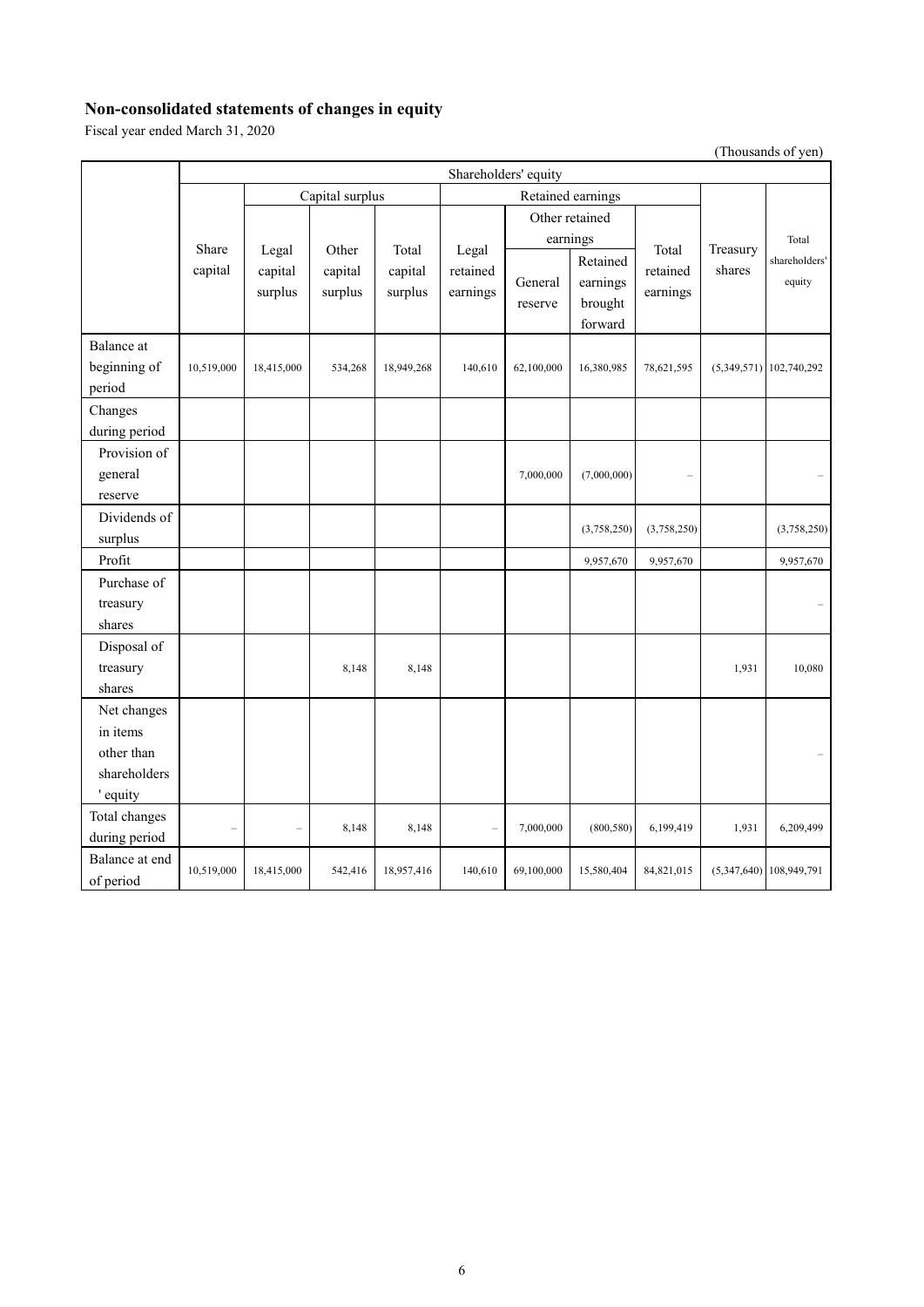|                             | Valuation and translation adjustments  |                                 |                  |  |
|-----------------------------|----------------------------------------|---------------------------------|------------------|--|
|                             | Valuation difference on available-for- | Total valuation and translation | Total net assets |  |
|                             | sale securities                        | adjustments                     |                  |  |
| Balance at                  |                                        |                                 |                  |  |
| beginning of                | 12,698,105                             | 12,698,105                      | 115,438,397      |  |
| period                      |                                        |                                 |                  |  |
| Changes                     |                                        |                                 |                  |  |
| during period               |                                        |                                 |                  |  |
| Provision of                |                                        |                                 |                  |  |
| general                     |                                        |                                 |                  |  |
| reserve                     |                                        |                                 |                  |  |
| Dividends of                |                                        |                                 |                  |  |
| surplus                     |                                        |                                 | (3,758,250)      |  |
| Profit                      |                                        |                                 | 9,957,670        |  |
| Purchase of                 |                                        |                                 |                  |  |
| treasury                    |                                        |                                 |                  |  |
| shares                      |                                        |                                 |                  |  |
| Disposal of                 |                                        |                                 |                  |  |
| treasury                    |                                        |                                 | 10,080           |  |
| shares                      |                                        |                                 |                  |  |
| Net changes                 |                                        |                                 |                  |  |
| in items                    |                                        |                                 |                  |  |
| other than                  | (3, 122, 128)                          | (3, 122, 128)                   | (3, 122, 128)    |  |
| shareholders                |                                        |                                 |                  |  |
| ' equity                    |                                        |                                 |                  |  |
| Total changes               |                                        |                                 |                  |  |
| during period               | (3, 122, 128)                          | (3,122,128)                     | 3,087,371        |  |
| Balance at end<br>of period | 9,575,977                              | 9,575,977                       | 118,525,769      |  |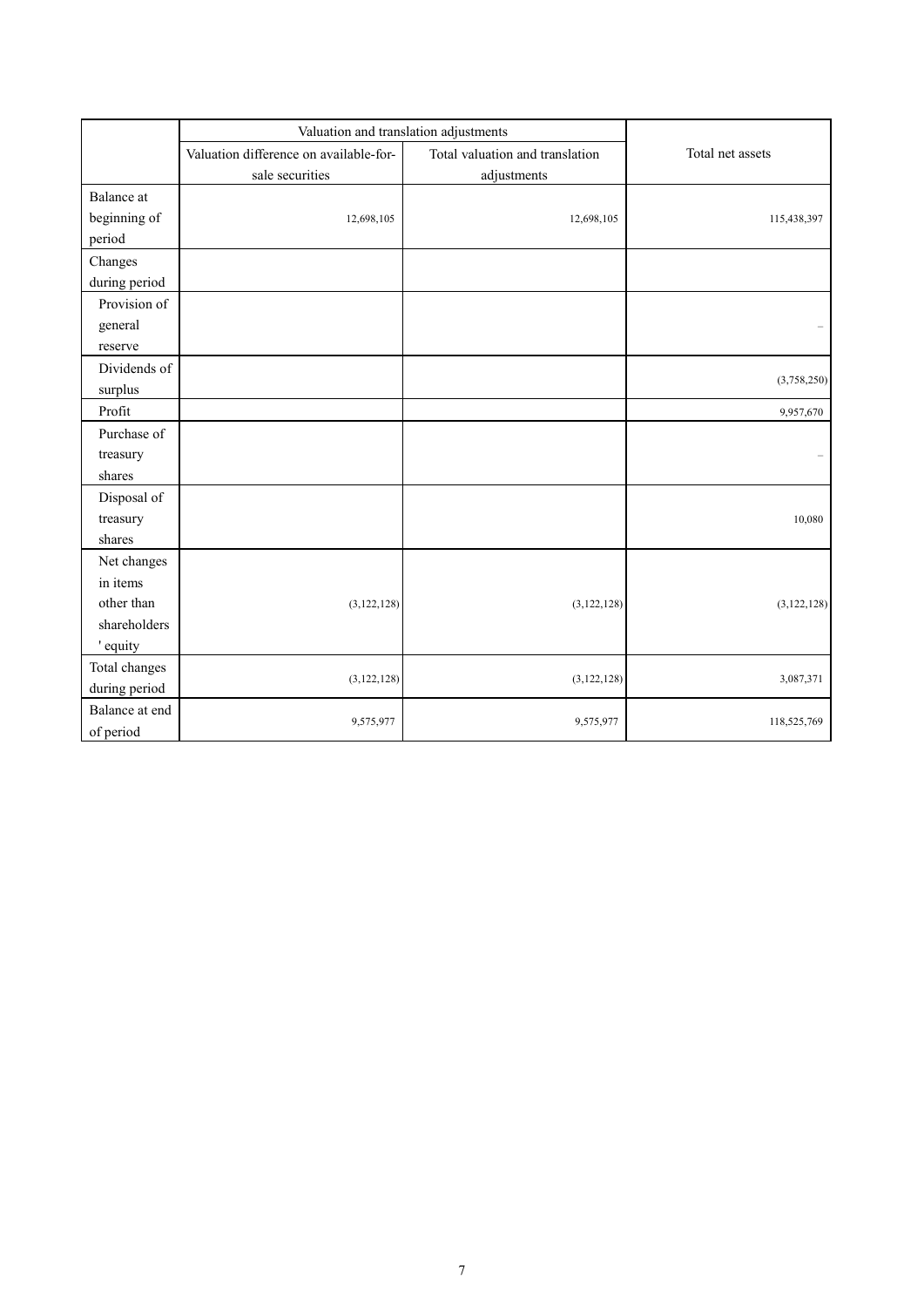#### Fiscal year ended March 31, 2021

(Thousands of yen)

|                                                                   | Shareholders' equity |                             |                    |                    |                          |                    |                                            |                               |                    |                                  |
|-------------------------------------------------------------------|----------------------|-----------------------------|--------------------|--------------------|--------------------------|--------------------|--------------------------------------------|-------------------------------|--------------------|----------------------------------|
|                                                                   | Capital surplus      |                             |                    | Retained earnings  |                          |                    |                                            |                               |                    |                                  |
|                                                                   |                      |                             |                    |                    |                          |                    | Other retained                             |                               |                    |                                  |
|                                                                   | Share                |                             | Other              | Total              | Legal                    |                    | earnings                                   | Total<br>retained<br>earnings | Treasury<br>shares | Total<br>shareholders'<br>equity |
|                                                                   | capital              | Legal<br>capital<br>surplus | capital<br>surplus | capital<br>surplus | retained<br>earnings     | General<br>reserve | Retained<br>earnings<br>brought<br>forward |                               |                    |                                  |
| Balance at<br>beginning of<br>period                              | 10,519,000           | 18,415,000                  | 542,416            | 18,957,416         | 140,610                  | 69,100,000         | 15,580,404                                 | 84,821,015                    |                    | $(5,347,640)$ 108,949,791        |
| Changes<br>during period                                          |                      |                             |                    |                    |                          |                    |                                            |                               |                    |                                  |
| Provision of<br>general<br>reserve                                |                      |                             |                    |                    |                          | 7,000,000          | (7,000,000)                                |                               |                    |                                  |
| Dividends of<br>surplus                                           |                      |                             |                    |                    |                          |                    | (3,758,348)                                | (3,758,348)                   |                    | (3,758,348)                      |
| Profit                                                            |                      |                             |                    |                    |                          |                    | 9,670,614                                  | 9,670,614                     |                    | 9,670,614                        |
| Purchase of<br>treasury<br>shares                                 |                      |                             |                    |                    |                          |                    |                                            |                               | 1,449              | 1,449                            |
| Disposal of<br>treasury<br>shares                                 |                      |                             | 9,288              | 9,288              |                          |                    |                                            |                               |                    | 9,288                            |
| Net changes<br>in items<br>other than<br>shareholders<br>' equity |                      |                             |                    |                    |                          |                    |                                            |                               |                    |                                  |
| Total changes<br>during period                                    |                      | L.                          | 9,288              | 9,288              | $\overline{\phantom{0}}$ | 7,000,000          | (1,087,734)                                | 5,912,265                     | 1,449              | 5,923,004                        |
| Balance at end<br>of period                                       | 10,519,000           | 18,415,000                  | 551,705            | 18,966,705         | 140,610                  | 76,100,000         | 14,492,670                                 | 90,733,281                    |                    | $(5,346,191)$ 114,872,795        |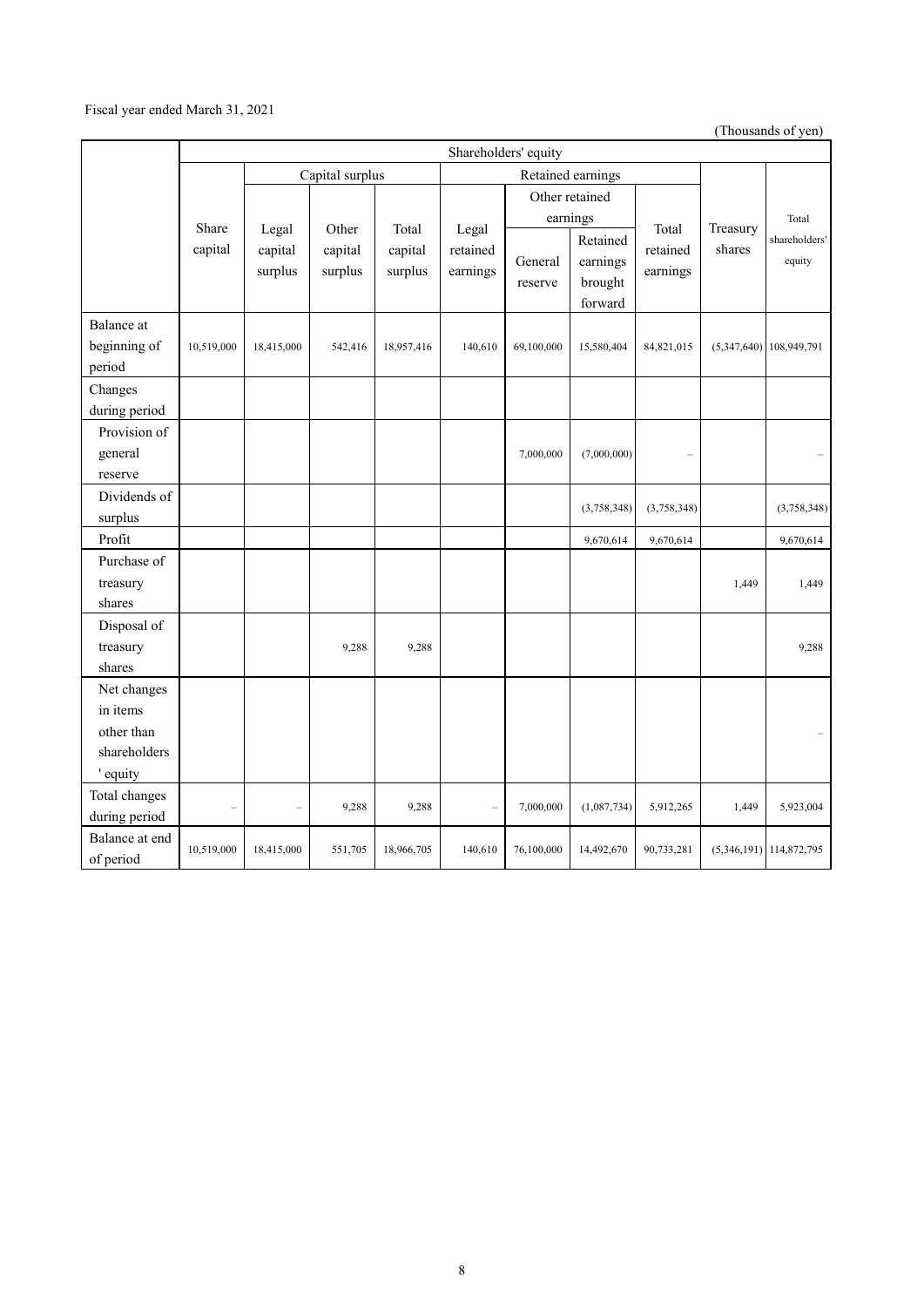|                | Valuation and translation adjustments  |                                 |                  |
|----------------|----------------------------------------|---------------------------------|------------------|
|                | Valuation difference on available-for- | Total valuation and translation | Total net assets |
|                | sale securities                        | adjustments                     |                  |
| Balance at     |                                        |                                 |                  |
| beginning of   | 9,575,977                              | 9,575,977                       | 118,525,769      |
| period         |                                        |                                 |                  |
| Changes        |                                        |                                 |                  |
| during period  |                                        |                                 |                  |
| Provision of   |                                        |                                 |                  |
| general        |                                        |                                 |                  |
| reserve        |                                        |                                 |                  |
| Dividends of   |                                        |                                 |                  |
| surplus        |                                        |                                 | (3,758,348)      |
| Profit         |                                        |                                 | 9,670,614        |
| Purchase of    |                                        |                                 |                  |
| treasury       |                                        |                                 | 1,449            |
| shares         |                                        |                                 |                  |
| Disposal of    |                                        |                                 |                  |
| treasury       |                                        |                                 | 9,288            |
| shares         |                                        |                                 |                  |
| Net changes    |                                        |                                 |                  |
| in items       |                                        |                                 |                  |
| other than     | 4,114,087                              | 4,114,087                       | 4,114,087        |
| shareholders   |                                        |                                 |                  |
| ' equity       |                                        |                                 |                  |
| Total changes  |                                        |                                 |                  |
| during period  | 4,114,087                              | 4,114,087                       | 10,037,091       |
| Balance at end |                                        |                                 |                  |
| of period      | 13,690,064                             | 13,690,064                      | 128,562,860      |